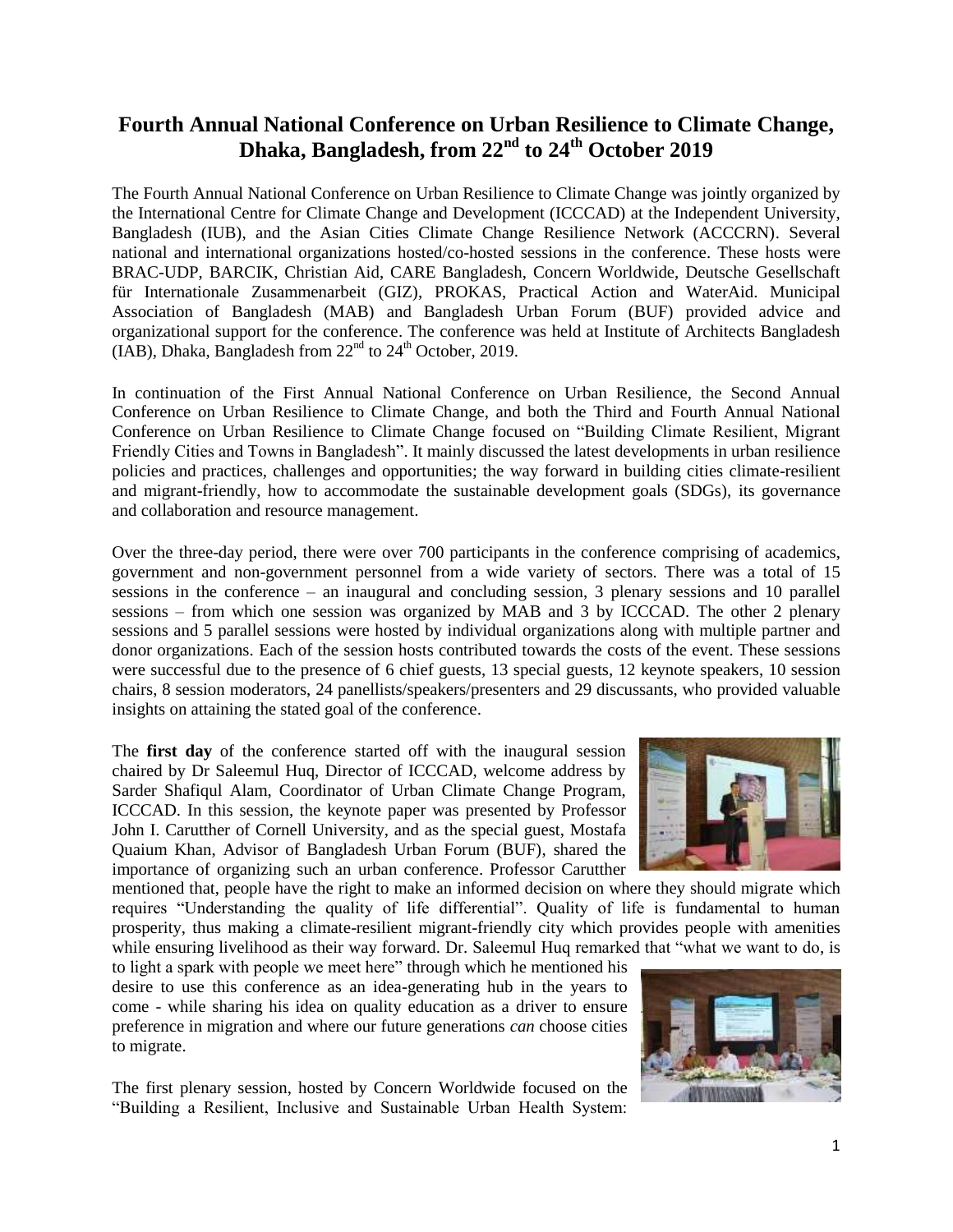Why the Leadership Role of Cities and Towns are the Key". The session chair was **Mesbah Uddin,** Joint Secretary, Urban Development Wing, LGD and Project Director, EU Support to Health and Nutrition to the Poor in Urban Bangladesh, LGD, MOLGRD&C and keynote speaker was Md. Mosarouf Hossain, Programm Manager, Concern Worldwide. Sustainable health services are important components of SDG goal-3. People living in slums are suffering the most due to inadequate and unaffordable medical services. The point of highlight here was that the medical sector should focus on equity and further funding was needed to support the most vulnerable groups instead of only looking for profits.

In the parallel session of BRAC-UDP, emphasis was given on "Public-Private-Community Partnership (PPCP) in Building Migrant-Friendly Resilient Cities and Towns in Bangladesh". As chief guest of this session, Professor Ainun Nishat mentioned that "Authority without responsibility is meaningless", the point being that holistic measures plus accountability, are necessary for innovative and effective implications of research findings. Furthermore, data reliability



is a major issue and all data must be cross-checked for validity before being used.



In the parallel session by BARCIK-ICCCAD "Urban Hazard and Housing for the Poor", the lives of slum dwellers was the main focus – the issues they face on a daily basis; risks and vulnerabilities associated with living in densely populated urban slums which suffer from waterlogging, poor drainage and sanitation facilities, lack of access to safe water, fire hazard among others.

ICCCAD organized the parallel session on "Youth and Climate Change: Innovative Ideas for a Clean Urban Environment". The session was presented by students and youth leaders who shared their experience and innovative ideas in leading the climate future of Bangladesh, especially how they are dealing with the Dhaka's inadequate solid waste management.



The **second day** started with the plenary session on "Poverty-Mitigating Practices for Climate Migrants and Vulnerable Households at City Level", hosted by GIZ, where the chief guest was Caren Blume, Deputy Head of Development Cooperation, German Embassy, keynote paper presented by Guntram Glasbrenner, Cluster Coordinator, Adaptation to Climate Change and Biodiversity, GIZ Bangladesh. The session was moderated by Mostafa Quaium Khan, Advisor at BUF. It discussed how rural to urban migrants



end up as slum dwellers that create extreme poverty in urban areas. There is a lack of social safety nets for the urban poor which need proper attention to improve their livelihood.



WaterAid's parallel session on the "Promotion of Urban Rainwater Harvesting and Recharge" was chaired by Professor Kazi Matin Ahmed, Department of Geology, University of Dhaka. Rainwater harvesting is one of the most sustainable and old systems although its practices are rarely seen in this country. There is the need to identify the roles of different stakeholders for promoting rainwater harvesting and recharge groundwater so as help reduce the pressure on its extraction.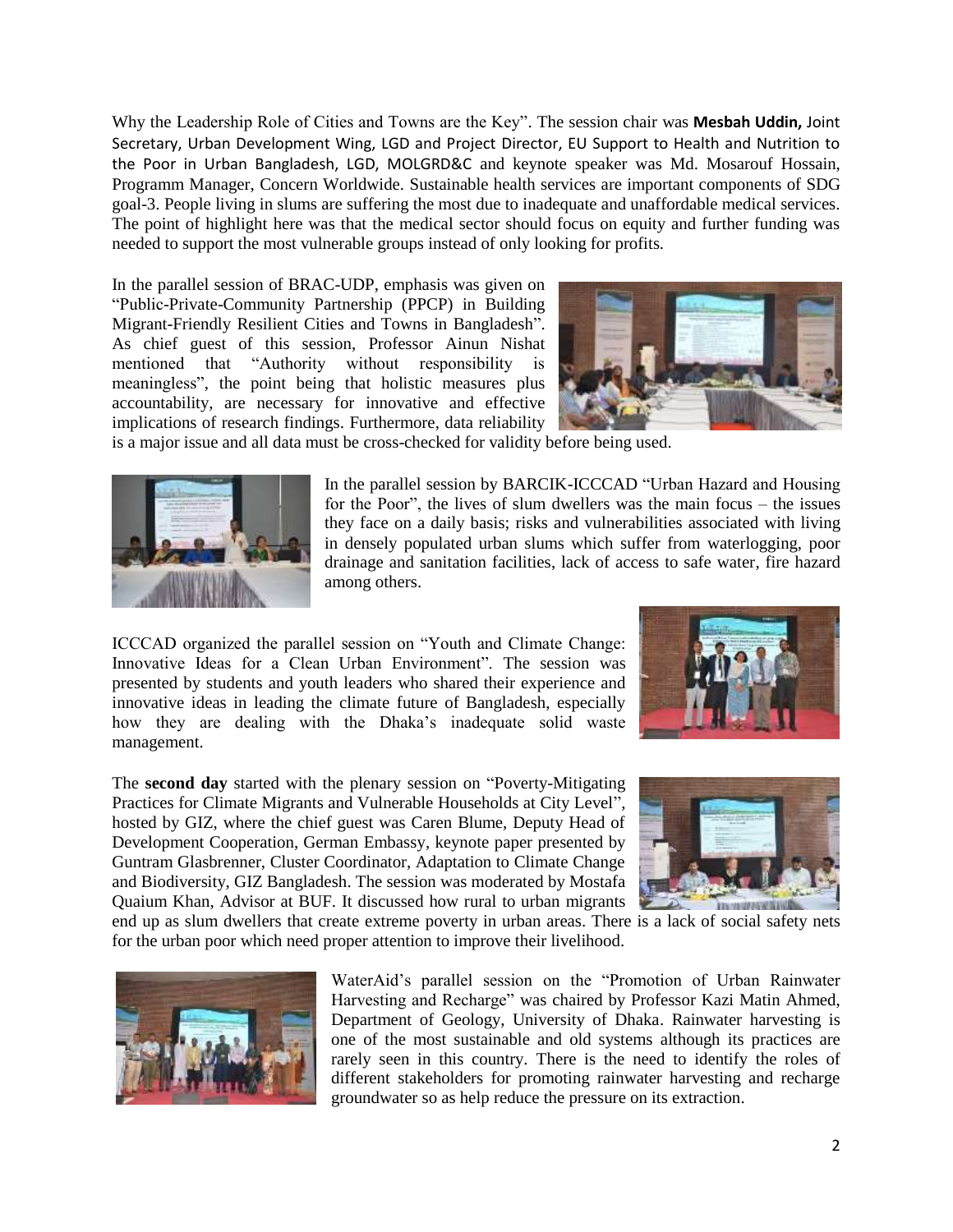The "Story of Urban Street Children" session was chaired by Dr. Saleemul Huq where several street children presented their risks and vulnerabilities and future plans to build their resilience activities. Senior personnel of APON Foundation, Smiling Rainbow Foundation Bangladesh and CARITAS Bangladesh shared their ideas on how to make a collaborative effort for ensuring better lives of street children through providing birth certificates, shelter, education, health-care and other basic facilities.





In the Municipal Associations of Bangladesh (MAB)'s session chaired by Mr. Dewan Kamal Ahmed, President of MAB and Mayor, Nilphamari Municipality. Advocate Azmat Ullah Khan, Founder President and Advisor of MAB was present as the chief guest. Dr. Tofail Ahmed, Vice Chancellor, Britannia University, Cumilla, Dr. Saleemul Huq, Mostafa Quaium Khan and Md Nurullah, Former Chief Engineer, DSCC were present

as discussants while a number of mayors, councillors and secretaries of different municipalities took part in discussions on the "Role of the Municipalities in Bangladesh and Scope of Municipal Association of Bangladesh (MAB) in Achieving Sustainable Development Goals (SDGs)".

The "Out of the Box" session discussed on "How Alternative Play Space Help Children for Proper Development", "Climate Migrant Elderly Women Needs", "Perspective of Upholding Human Rights", "Diffusion of Electric Vehicles in Bangladesh" and "Perceived Cultural Ecosystem Services from Urban Green by Heterogenous Sociodemographic Groups of Dhaka City, Bangladesh". This session was chaired by Mostafa Quaium Khan, Advisor at BUF and S.M. Mehedi Ahsan, Senior Urban Resilience



Specialist, KfW and Dr. M. Shafiq-Ur Rahman, Professor and chairman, Department of URP, Jahangirnagar University were presented as discussants.



On the **third day**, the PROKAS' session was on "Climate-Resilient, Migrant-Friendly Town: A Case Study of Mongla Port Municipality". This session was chaired by Dr. Saleemul Huq, while the keynote paper was presented by Prof. Shawkat Alam of Macquarie University, Australia, and had Gerry Fox, team leader, PROKAS and Mr. Zulfikar Ali, Mayor, Mongla Port Municipality as discussants. It was mentioned that most climate induced migrants fail to consider their movement being caused by climate change and that regular "hidden" migration is contributing to the

continuous pressure on urban area. There is a need to follow the current practices of the UNFCCC's basic framework for addressing migrants.

The parallel session focusing on the "Urban Disaster Resilience in Urban Sector Policies" was hosted jointly by CARE Bangladesh and Christian Aid. In this session, the chief guest was Mr. Md. Abu Bakar Siddique, (Joint Secretary), Department of Disaster Management, and the keynote presenters were Mr. Md Jafar Iqbal, National Coordinator, Emergency Response, CARE Bangladesh and Ms. Shahana Hayat, Humanitarian Program Manager, Christian Aid. The emphasis was given on the fact that



rather than turning to the government for everything, what we can do is take initiatives by and rely on ourselves.